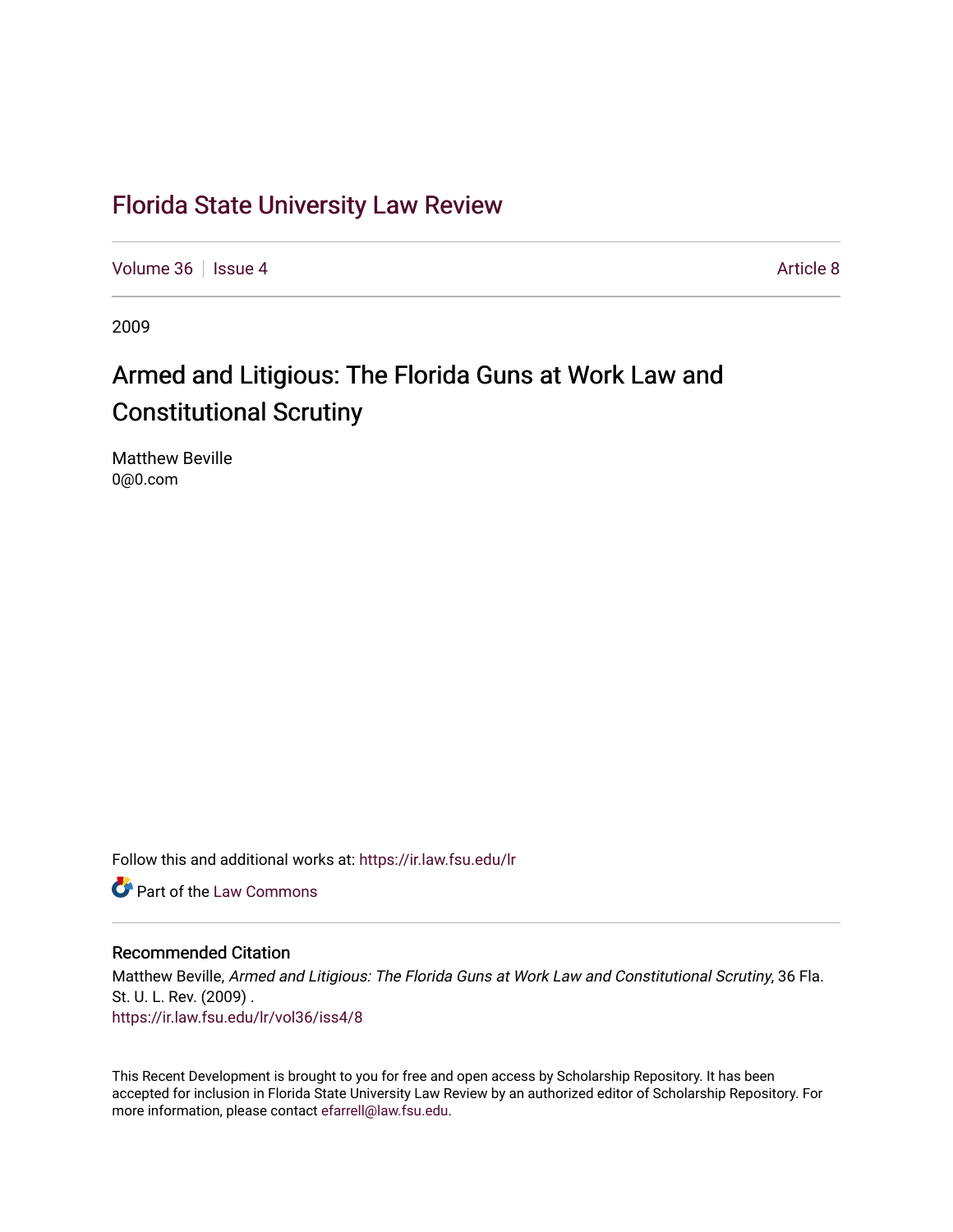# FLORIDA STATE UNIVERSITY LAW REVIEW



## ARMED AND LITIGIOUS: THE FLORIDA GUNS AT WORK LAW AND CONSTITUTIONAL SCRUTINY

*Matthew Beville*

VOLUME 36 SUMMER 2009 NUMBER 4

Recommended citation: Matthew Beville, *Armed and Litigious: The Florida Guns at Work Law and Constitutional Scrutiny*, 36 FLA. ST. U. L. REV. 931 (2009).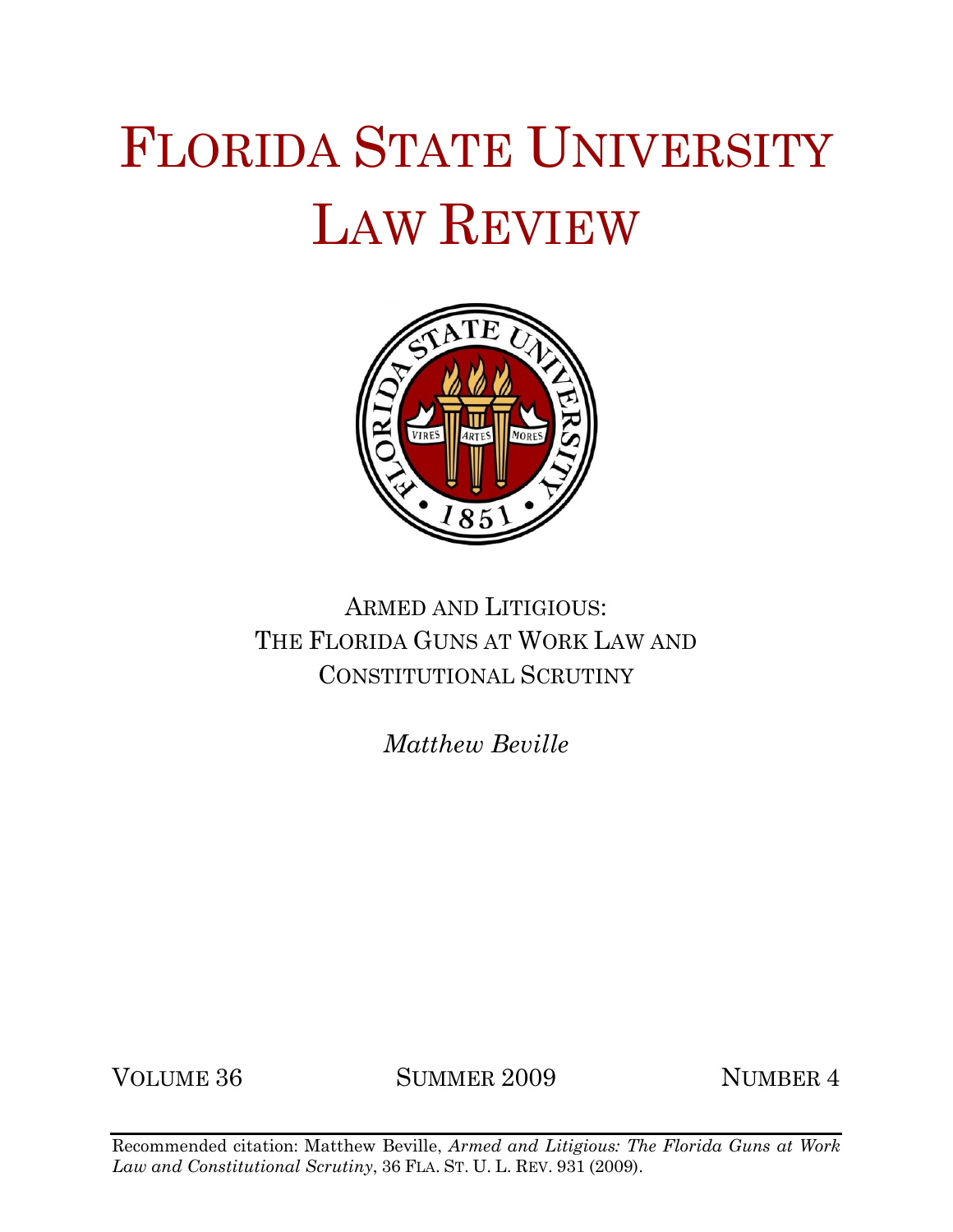#### **RECENT DEVELOPMENTS**

## ARMED AND LITIGIOUS: THE FLORIDA GUNS AT WORK LAW AND CONSTITUTIONAL SCRUTINY

#### MATTHEW BEVILLE\*

 This Note addresses the Northern District of Florida's recent decision evaluating the constitutionality of Florida's controversial "guns at work" law.1 In *Florida Retail Federation, Inc. v. Attorney General*, 2 the court held that the provisions of the statute requiring businesses to allow customers to keep firearms in their cars were unconstitutional under the Equal Protection Clause, but upheld the constitutionality of the statute as applied to employees.3 *Florida Retail* is notable for three reasons. First, the case involves a unique intersection of property rights, legislative prerogatives, and statutory interpretation. Second, the court decided the case on rational basis equal protection grounds, which is noteworthy on its own, but particularly interesting because the court appears to have raised the equal protection argument sua sponte. Finally, there is some tension between the court's determination that the statute is not ambiguous and its holding that the customer rights provision violated the Equal Protection Clause. This Note provides a short summary of the statute before addressing Chief Judge Hinkle's opinions in the case.

 Section 790.251, Florida Statutes (2008), was adopted to guarantee citizens' "right[s] to possess and keep legally owned firearms within their motor vehicles for self-defense and other lawful purposes, and that these rights are not abrogated by virtue of a citizen becoming a customer, employee, or invitee of a business entity."4 Under the statute, any employee<sup>5</sup> has the right to bring a firearm to work, provided it is locked in a vehicle in the parking lot.6 However, by sta-

 <sup>\*.</sup> J.D., Florida State University College of Law; B.A., Florida State University. Special thanks to my wife, Holly Beville. The author is available for comment by email at mlbeville@gmail.com.

 <sup>1.</sup> *See* FLA. STAT. § 790.251 (2008); *see also* Dara Kam, '*Guns at Work' Bill Becomes Law*, PALM BCH. POST, Apr. 16, 2008, *available at* http://www.palmbeachpost.com/ state/content/state/epaper/2008/04/16/a14a\_xgr\_guns\_0416.html.

 <sup>2. 576</sup> F. Supp. 2d 1281 (N.D. Fla.), *modified*, 576 F. Supp. 2d 1301 (N.D. Fla. 2008) (merging merits into preliminary injunction order and granting permanent injunction against enforcing customer rights provision).

 <sup>3.</sup> *Id.* The Northern District of Oklahoma reached the opposite result and invalidated a similar statute that was preempted by the Occupational Health and Safety Act (OSHA). *See* ConocoPhillips Co. v. Henry, 520 F. Supp. 2d 1282, 1295-96 (N.D. Okla. 2007); *see also* OSHA, 29 U.S.C. § 651 (2000). However, as discussed below, Judge Hinkle persuasively argues that OSHA does not preempt most state regulation of workplace safety. *See Fla. Retail Fed.*, 576 F. Supp. 2d at 1298-99.

 <sup>4.</sup> FLA. STAT. § 790.251(3) (2008) (providing legislative intent).

 <sup>5.</sup> For statutory purposes, "[e]mployee" includes independent contractors and volunteers. *Id.* § 790.251(2)(c).

 <sup>6.</sup> *Id.*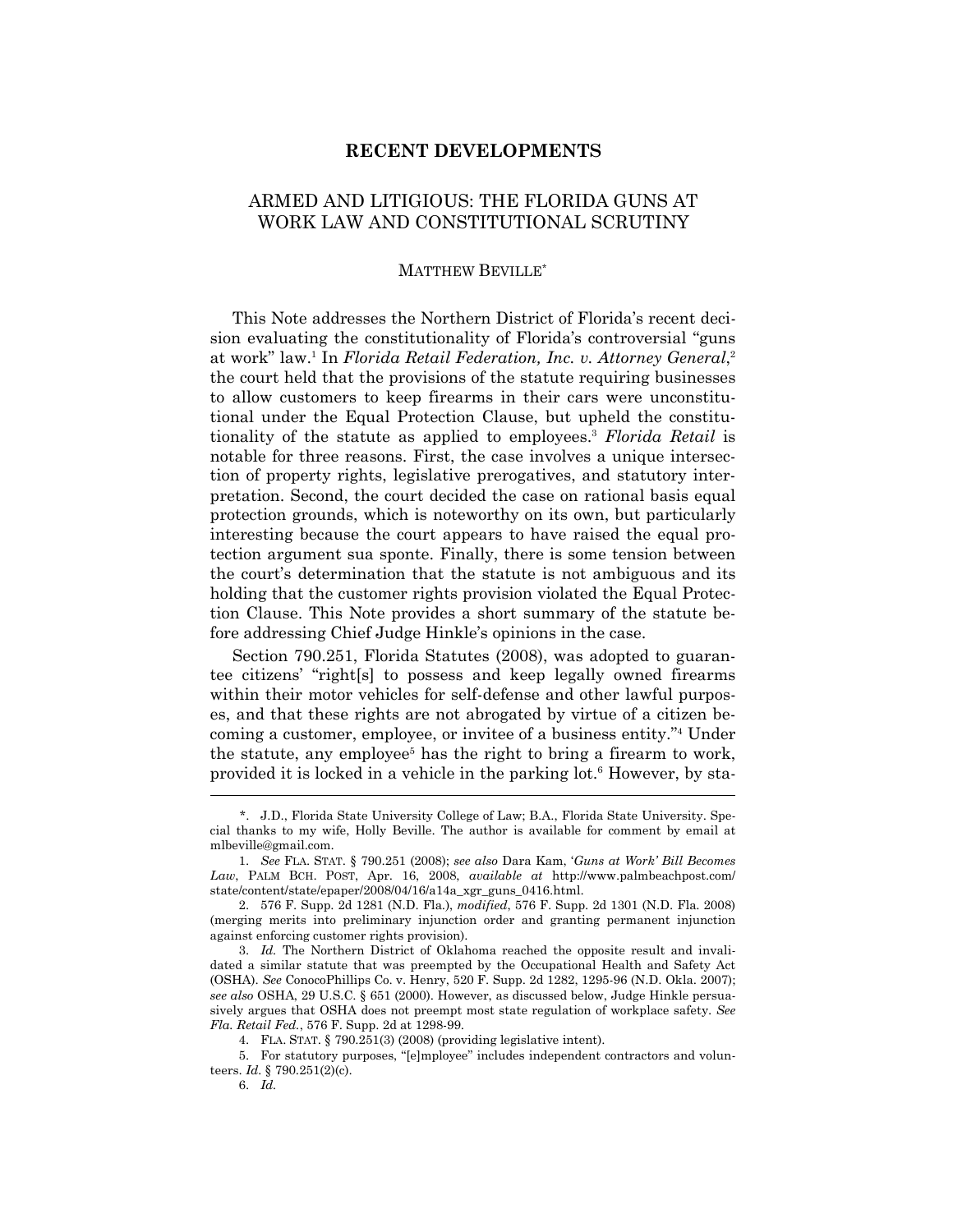tutory definition, "employee" only includes workers with concealedcarry permits.<sup>7</sup> An "employer," inartfully defined as a business with "employees," may not take action against employees who legally bring firearms to work nor condition employment on whether an applicant has a concealed-carry permit.<sup>8</sup> Similarly, the law prohibits employers from discriminating against applicants with concealedcarry permits when making hiring decisions.9 The statute extends a similar right to customers, regardless of whether they possess a concealed-carry permit.10 However, because the statutory definitions are particularly inelegant, a plain reading of the text extends this right only to businesses that have statutory "employees"—that is, only businesses with at least one employee with a concealed-carry permit.<sup>11</sup> The statute provides for a \$10,000 fine for each violation,<sup>12</sup> but it exempts certain classes of employers, such as schools and correctional facilities.13

 The Florida Retail Federation and the Florida Chamber of Commerce immediately challenged the validity of section 790.251 in the Northern District, requesting the court to declare the statute unconstitutional and enjoin its enforcement.14 The plaintiffs argued that section 790.251 violated the Due Process Clause,<sup>15</sup> constituted a regulatory taking without due process or just compensation,<sup>16</sup> and violated the Occupational Safety and Health Act (OSHA).17 The plaintiffs then moved for a preliminary injunction.18 The National Rifle

 <sup>7.</sup> *See id.* § 790.06.

 <sup>8.</sup> *Id.* § 790.251.

 <sup>9.</sup> *Id.* § 790.251(4)(c).

 <sup>10.</sup> *Id.* Customers with concealed-carry permits have the right to carry a concealed weapon into businesses held open to the public, unless otherwise posted. *See id.* § 790.06(12) (explaining that concealed-carry permittees are only restricted from taking firearms into places of nuisance, police stations, courtrooms, polling places, government buildings, schools, colleges, bars, and airports). Similarly, it is not illegal to possess a firearm in a vehicle, so long as it "is securely encased or is otherwise not readily accessible for immediate use." *Id.* § 790.25(5); *see also* § 790.001(17) (" 'Securely encased' means in a glove compartment, whether or not locked; snapped in a holster; in a gun case, whether or not locked; in a zippered gun case; or in a closed box or container which requires a lid or cover to be opened for access."); Ashley v. State, 619 So. 2d 294, 296 (Fla. 1993) (holding that firearm was not readily accessible when kept on floor of car without ammunition in vehicle); State v. Weyant, 990 So. 2d 675, 678 (Fla. 2d DCA 2008) (holding that handgun was not readily accessible when kept wedged between seats and loaded magazine was kept in center console). Thus, the statute only applies to those businesses that have explicitly prohibited firearms on their premises.

 <sup>11.</sup> *See* FLA. STAT. § 790.251.

 <sup>12.</sup> *Id.* §§ 760.51, 790.251.

 <sup>13.</sup> *Id.* § 790.251(7).

 <sup>14.</sup> Complaint at 7-10, Fla. Retail Fed. v. Attorney Gen., 576 F. Supp. 2d 1281 (N.D. Fla.), *modified*, 576 F. Supp. 2d 1301 (N.D. Fla. 2008) (No. 1).

 <sup>15.</sup> *Id.* at 7-8.

 <sup>16.</sup> *Id.* at 8.

 <sup>17.</sup> *Id.* at 9-10.

 <sup>18.</sup> *Fla. Retail Fed.*, 576 F. Supp. 2d at 1284.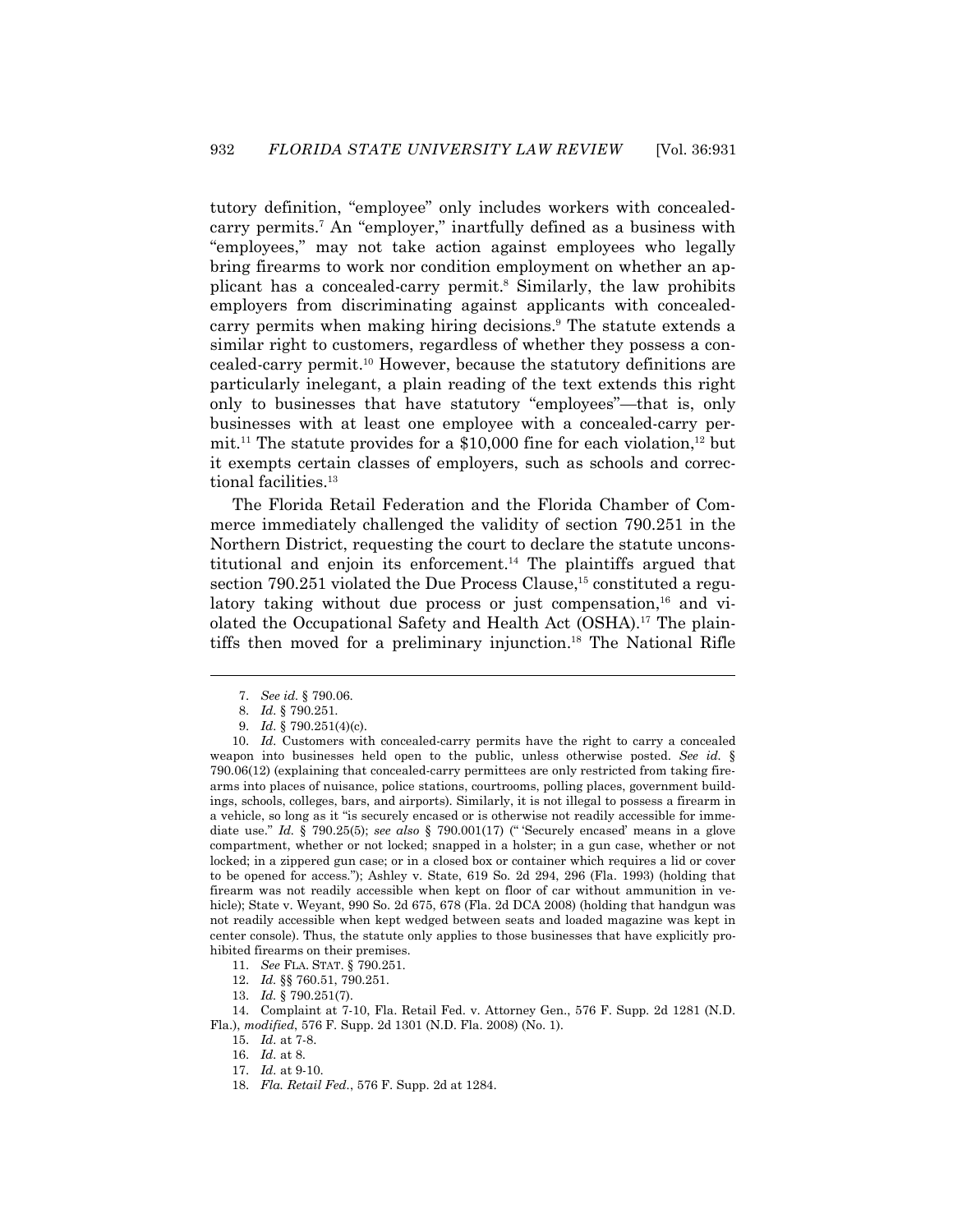Association moved to intervene as a defendant,<sup>19</sup> and the Brady Center to Prevent Gun Violence and several human resource interest groups filed amicus curiae briefs in support of the plaintiffs.20 The court held a hearing on the preliminary injunction, which was later consolidated with the merits in the court's final judgment.<sup>21</sup>

The court rejected the plaintiffs' takings claim outright.<sup>22</sup> Section 790.251 is clearly not a categorical taking. It is not a permanent taking, as the state did not appropriate or physically occupy the land, $23$ nor does it regulate the property so completely as to totally deprive employers of the economic value of their property.<sup>24</sup> Outside these

 21. *Fla. Retail Fed*., 576 F. Supp. 2d at 1302-03; *see also* FED. R. CIV. P. 65(a)(2) ("Before or after beginning the hearing on a motion for a preliminary injunction, the court may advance the trial on the merits and consolidate it with the hearing.").

 22. *Fla. Retail Fed*., 576 F. Supp. 2d at 1289-90. The Fifth Amendment prohibits the government from taking private property for public use without just compensation. U.S. CONST. amend. V. While the Takings Clause nominally applies only to government seizures of private property, the Supreme Court has "recognized that government regulation of private property may, in some instances, be so onerous that its effect is tantamount to a direct appropriation or ouster—and that such 'regulatory takings' may be compensable under the Fifth Amendment." Lingle v. Chevron U.S.A., Inc., 544 U.S. 528, 537 (2005).

 As a threshold matter, the Northern District could have dismissed the takings claim as premature. *See* Williamson County Reg'l Planning Comm'n v. Hamilton Bank of Johnson City, 473 U.S. 172, 194 (1985) ("The Fifth Amendment does not [prohibit state appropriation] of property, it proscribes taking without just compensation."). Thus, the remedy for a regulatory taking is not an injunction, but compensation. Because determining the proper remedy requires analyzing property values and investment-backed expectations, a takings claim is premature until a property owner has applied for compensation and been denied. *Id.* at 195, 199-200. However, given the weakness of the takings claim, it was pragmatically justified to dismiss it without the need for costly compensation proceedings.

 23. *Fla. Retail Fed.*, 576 F. Supp. 2d at 1288-89; *see also* Loretto v. Teleprompter Manhattan CATV Corp., 458 U.S. 419, 441 (1982) (holding narrowly that permanent physical occupation of property constitutes a taking).

 24. *See* Lucas v. S.C. Coastal Council, 505 U.S. 1003, 1014-15 (1992). Many commentators believe *Lucas* is fairly limited to its facts; some believe its result is due to an erroneous finding of fact at the trial level. *See, e.g.*, Ronald H. Rosenberg, *The Non-Impact of the United States Supreme Court Regulatory Takings Cases on the State Courts: Does the Supreme Court Really Matter?*, 6 FORDHAM ENVT'L L.J. 523, 548 (1995) ("The end result of this review indicates that the *Lucas* decision has not had a major impact on the state courts and has not resulted in more than a trivial number of constitutional invalidations of state and local regulations."); Jeffrey A. Wilcox, Note, *Taking Cover: Fifth Amendment Takings Jurisprudence as a Tool for Resolving Water Disputes in the American West*, 55 HASTINGS L.J. 477, 490 (2003) ("The *Lucas* opinion, though important to an understanding of recent takings jurisprudence, is of limited relevance beyond its peculiar facts. Specifically, the lower court's finding that the property was completely valueless after the regulation seems a bit hard to swallow.").

 <sup>19.</sup> National Rifle Association's Unopposed Motion to Intervene as a Defendant, *Fla. Retail Fed*., 576 F. Supp. 2d 1281 (No. 5); *see also* Order Granting Leave to Intervene - National Rifle Association, *Fla. Retail Fed*., 576 F. Supp. 2d 1281 (No. 17).

 <sup>20.</sup> Amicus Curiae Brief by the Brady Center to Prevent Gun Violence, *Fla. Retail Fed*., 576 F. Supp. 2d 1281 (No. 16); Society for Human Resource Management's ("SHRM"), HR Florida State Council's ("HR Florida"), Human Resource Ass'n of Broward County's ("HRABC"), Human Resource Management Ass'n of Palm Beach County's ("HRPBC"), and HR Tampa's Brief as Amici Curiae in Support of Plaintiffs' Motion for Preliminary Injunction, *Fla. Retail Fed*., 576 F. Supp. 2d 1281 (No. 24-2).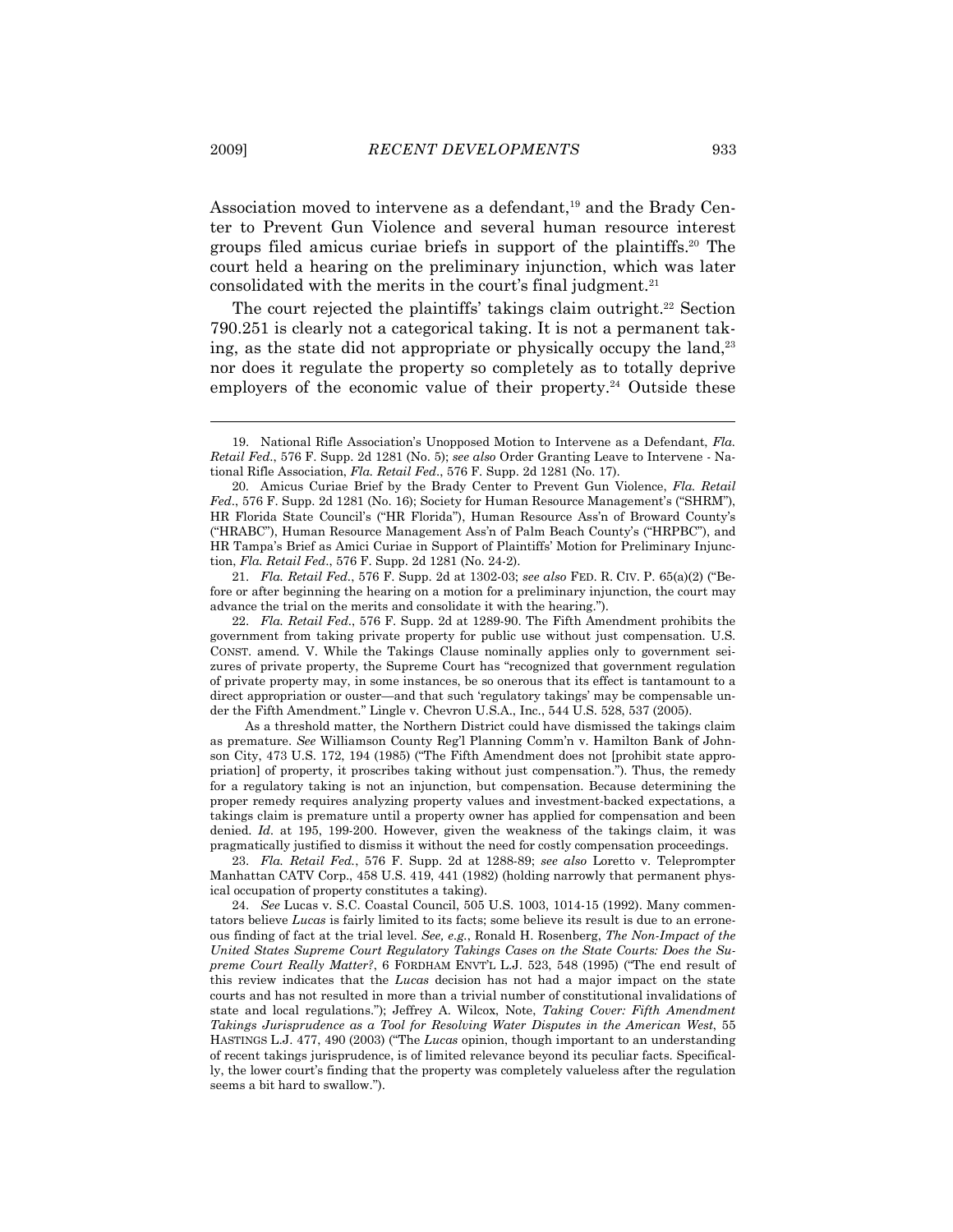narrow confines, a taking will be found only if the " 'regulation has interfered with distinct investment-backed expectations.' "25 While employers are required to permit employees to keep firearms in their vehicles, the statute does not otherwise require property owners to make their property available to people or purposes against their will.<sup>26</sup> Despite the Florida Retail Federation's reliance on *Nollan v*. *California Coastal Commission*27 and *Dolan v. City of Tigard*, 28 the court correctly found that they were inapplicable here.29 Unlike *Nollan* and *Dolan*, the statute does not require the dedication of a permanent easement or comparable invasion of a property owner's right to exclude.30 Though implicit, the court appeared to hold that the statute simply did not go far enough to constitute a taking.<sup>31</sup>

 The court similarly dismissed the substantive due process and OSHA claims.32 Apart from fundamental rights,33 "courts give sub-

-

29. *Fla. Retail Fed.*, 576 F. Supp. 2d at 1289-90.

 30. *See Dolan*, 512 U.S. 374; *Nollan*, 483 U.S. 825. *Nollan* and *Dolan* deal primarily with exactions and not outright takings; however, *Nollan* found that a permanent easement was a physical occupation and thus a *per se* taking. *Nollan*, 483 U.S. at 832 ("We think a 'permanent physical occupation' has occurred, for purposes of that rule, where individuals are given a permanent and continuous right to pass to and fro, so that the real property may continuously be traversed, even though no particular individual is permitted to station himself permanently upon the premises."). The plaintiffs relied heavily on this point to argue that their duty to permit firearms on their property was similarly invasive, which explains why Judge Hinkle was careful to distinguish these cases, even though he had already concluded that section 790.251 did not constitute a permanent occupation. *See* Motion for Preliminary Injunction, Request for Expedited Hearing, and Memorandum of Law at 5-6, *Fla. Retail Fed.*, 756 F. Supp. 2d 1281 (No. 9).

 31. *Cf.* Penn. Coal Co. v. Mahon, 260 U.S. 393, 415 (1922) ("The general rule at least is that while property may be regulated to a certain extent, if regulation goes too far it will be recognized as a taking.").

 32. *Fla. Retail Fed.*, 756 F. Supp. 2d at 1297-99. The court rejected the plaintiff's direct substantive due process claims; however it raised the possibility that the Due Process Clause also prevents legislatures treating "like-situated individuals or businesses differently without an adequate basis." *Id.* at 1288. While this protection is traditionally the province of the Equal Protection Clause, it could conceivably arise from the Due Process Clause's protection against "wholly irrational restrictions." *Id*. at 1287. For a more detailed analysis of this distinction, see *infra* notes 48-51 and accompanying text.

 33. Though the U.S. Supreme Court has not fully defined the scope of fundamental rights, it has found these rights include at least

the specific freedoms protected by the Bill of Rights, the "liberty" specially protected by the Due Process Clause includes the rights to marry, to have children, to direct the education and upbringing of one's children, to marital privacy, to use contraception, to bodily integrity, and to abortion. We have also assumed,

 <sup>25.</sup> *Lingle*, 544 U.S. at 538-39 (quoting Penn Cent. Transp. Co. v. New York City, 438 U.S. 104, 124 (1978)).

 <sup>26.</sup> *Fla. Retail Fed*., 576 F. Supp. 2d at 1289. The court's conclusion should not be terribly surprising. Though he did not do so expressly, Judge Hinkle appeared to apply the *Penn Central* balancing test. *See* Stewart E. Sterk, *The Demise of Federal Takings Litigation*, 48 WM.&MARY L. REV. 251, 287 (2006) ("[W]hen the Court decides the *Penn Central* test is applicable to a state or local regulation, the landowner always loses.").

 <sup>27. 483</sup> U.S. 825 (1987).

 <sup>28. 512</sup> U.S. 374 (1994).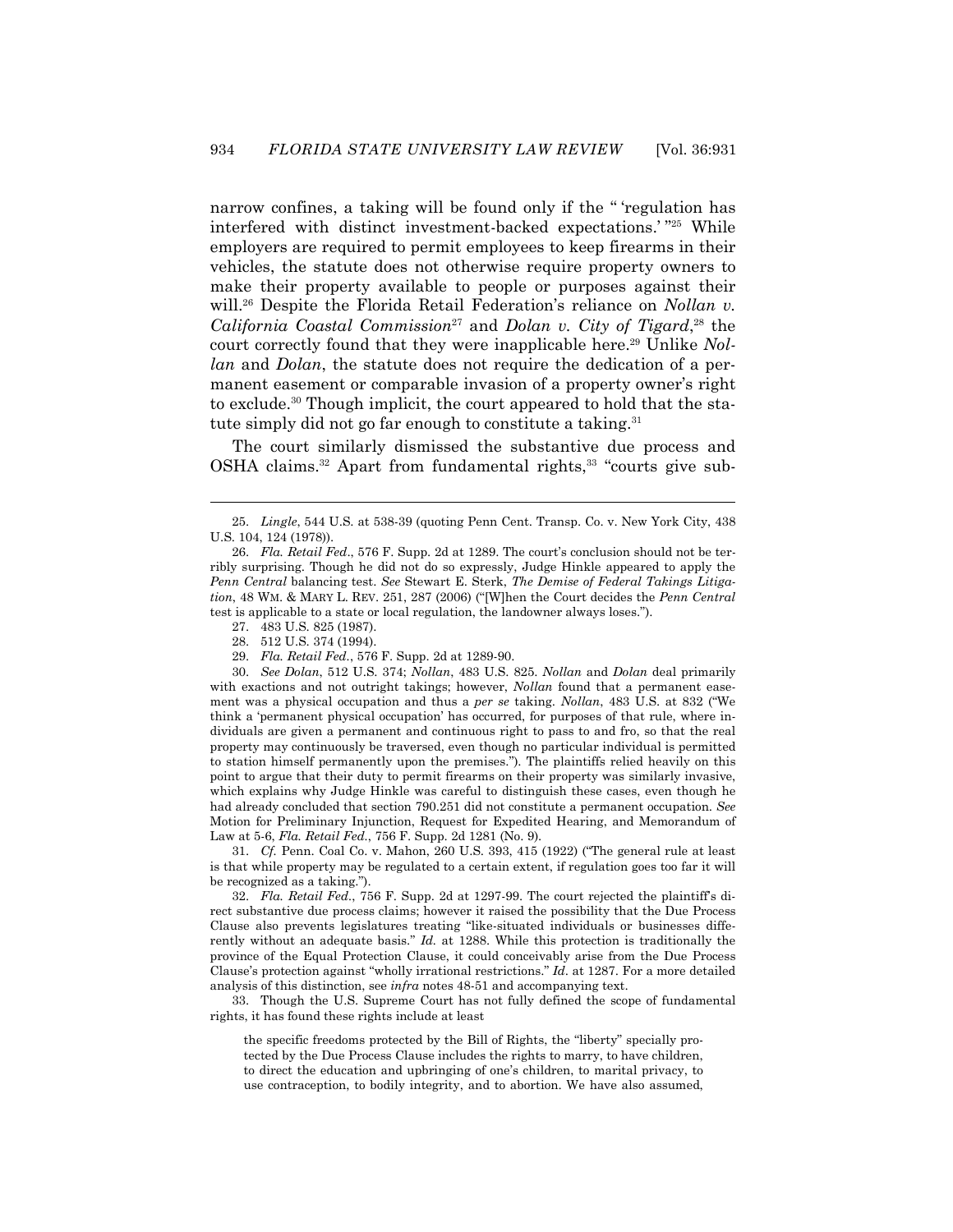stantial deference to legislative judgments" and apply rational basis scrutiny to regulations challenged under the substantive component of the Due Process Clause.34 Under a rational basis analysis, "the challenged provision need only be rationally related to a legitimate government purpose."35 Though it seems doubtful that permitting employees and customers to keep firearms in their vehicles would have any substantive effect on crime,<sup>36</sup> the Northern District held that the legislature could have reasonably determined that allowing employees to keep firearms in their vehicles would serve a legitimate state interest.37 Similarly, the "decision to protect only a worker with a concealed-carry permit" was clearly not an irrational distinction.38

 The plaintiffs also argued that OSHA preempted section 790.251.39 Under OSHA, employers have a general duty to provide a workplace free " 'from recognized hazards that are causing or are likely to cause death or serious physical harm' " and to " 'comply with occupational safety and health standards promulgated' " by the Occupational Safety and Health Administration.40 The plaintiffs, rely-

35. Schwarz v. Kogan, 132 F.3d 1387, 1391 (11th Cir. 1998).

 36. *Fla. Retail Fed*., 576 F. Supp. 2d at 1290 ("The statute will rarely make any difference at all but may sometimes cause a result that is positive, sometimes negative."). The plaintiffs argued that because firearms are required to be locked in the trunk, the statute could not rationally relate to the State's interest in promoting lawful self-defense. Motion for Preliminary Injunction, Request for Expedited Hearing, and Memorandum of Law, *supra* note 30, at 13-14. The court disagreed, noting that occasionally situations requiring self-defense "develop over enough time" to allow the firearm to be retrieved from the vehicle. *Fla. Retail Fed*., 576 F. Supp. 2d at 1290-91. "More importantly," an employee would be able to have access to the firearm "while en route to and from his or her job." *Id.* at 1291. While unlikely to substantially deter or prevent crime, the possibility was not so remote as to overcome the deference afforded the legislature by the rational basis test.

37. *Fla. Retail Fed*., 576 F. Supp. 2d at 1290-91.

 38. *Id.* at 1289 ("The permit process provides some check on the person's qualification to have a weapon in particular circumstances.").

39. *Id.* at 1297-98.

and strongly suggested, that the Due Process Clause protects the traditional right to refuse unwanted lifesaving medical treatment.

Washington v. Glucksberg, 521 U.S. 702, 719-20 (1997) (citations omitted).

 <sup>34.</sup> *See* Lingle v. Chevron U.S.A., Inc., 544 U.S. 528, 545 (2005) ("[W]e have long eschewed such heightened scrutiny when addressing substantive due process challenges to government regulation."); Exxon Corp. v. Governor of Maryland, 437 U.S. 117, 124-25 (1978) ("Regardless of the ultimate economic efficacy of the statute, we have no hesitancy in concluding that it bears a reasonable relation to the State's legitimate purpose . . . , and we therefore reject appellants' due process claim."); Ferguson v. Skrupa, 372 U.S. 726, 731-32 (1963) ("We refuse to sit as a 'superlegislature to weigh the wisdom of legislation . . . .' (quoting Day-Brite Lighting, Inc., v. Missouri, 342 U.S. 421, 423 (1952))).

 <sup>40.</sup> *Id.* (quoting 29 U.S.C. § 654(a) (2006)); *see also* 29 U.S.C. § 655 (2006) (providing for promulgation of "national consensus standards"). The OSHA claim was probably the plaintiffs' best argument. Most of the *amici* focused solely on this claim and *ConocoPhillips* actually addressed a narrower statute.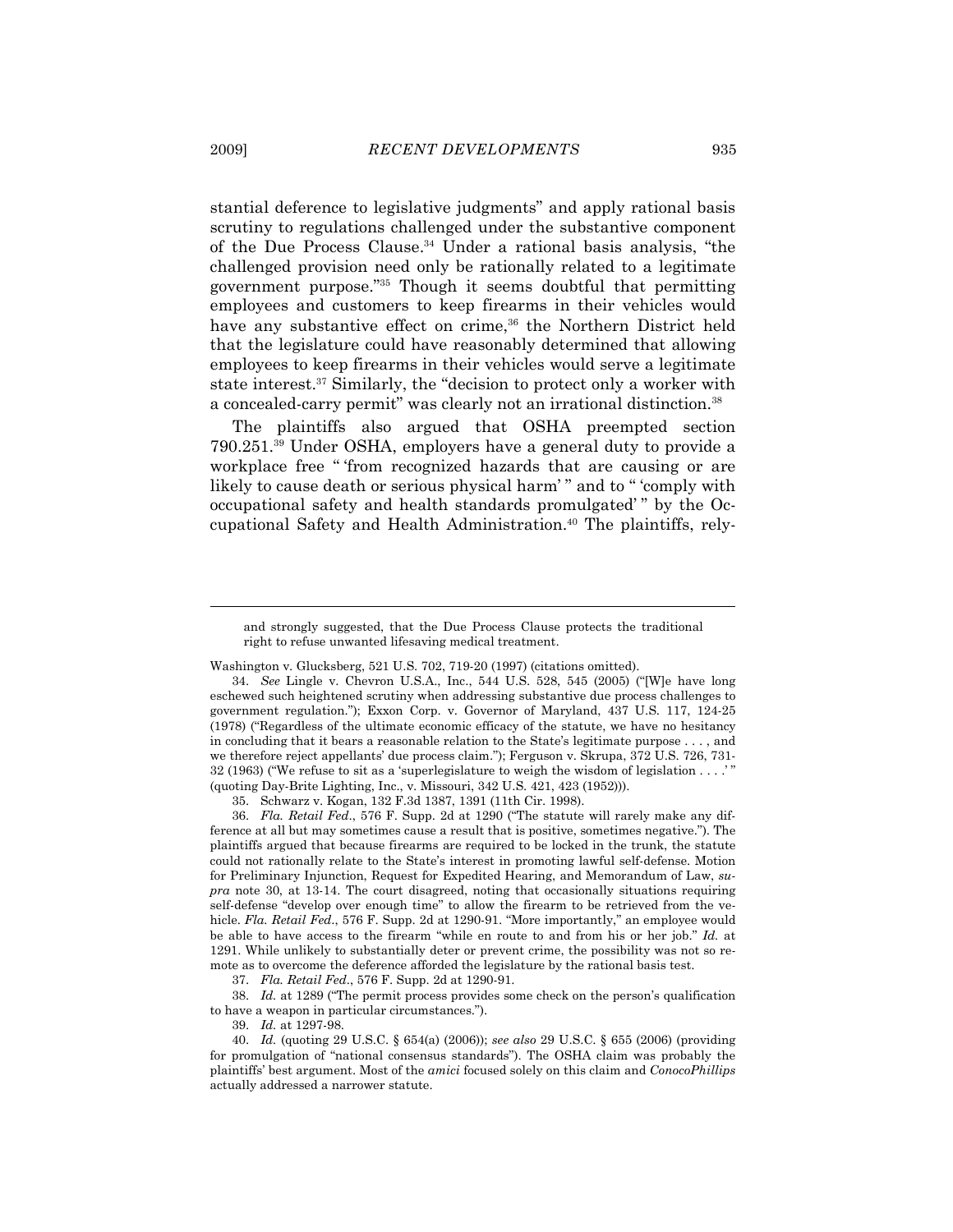ing on *ConocoPhillips*, 41 argued that the general duty clause preempted section 790.251.42 Judge Hinkle, however, declined to adopt the Northern District of Oklahoma's reasoning and found that the general duty clause did not preempt section 790.251.43 Contrary to the holding of the district court in *ConocoPhillips*, OSHA disclaims any intent to preempt state laws that are not contrary to published standards.44 Accordingly, because the Agency has not promulgated a national standard for firearms in the workplace, the state may freely adopt whatever regulations it deems necessary.45 The general duty clause mandates businesses to provide a workplace free of recognized hazards; if firearms in the workplace were a recognized hazard, then employers would be required to prohibit them.<sup>46</sup> As businesses clearly do not have a duty to ban firearms, the general duty clause does not preempt section 790.251.47

 Interestingly, Judge Hinkle raised, apparently sua sponte, an equal protection argument against the customer rights provision of section 790.251.<sup>48</sup> While the court indicated that both the Equal Protection and Due Process Clauses prohibit a state from "treat[ing] like-situated individuals or businesses differently without an adequate basis,"49 it appears that neither the plaintiffs nor their amici raised an equal protection argument.<sup>50</sup> Further, while the Equal Protection and Due Process Clauses share similar standards of review,

1

 <sup>41.</sup> ConocoPhillips Co. v. Henry, 520 F. Supp. 2d 1282, 1340 (N.D. Okla. 2007), *rev'd*, Ramsey Winch Inc. v. Henry, 555 F.3d 1199 (10th Cir. 2009) (invalidating similar guns-atwork law for violating OSHA general duty clause).

 <sup>42.</sup> *Fla. Retail Fed*., 576 F. Supp. 2d at 1297.

 <sup>43.</sup> *Id.* at 1298-99.

 <sup>44.</sup> *Id.* at 1298 ("When Congress elects not to preempt a state law, the law is not preempted."); *see also* 29 U.S.C. § 667(a) (2006) ("Nothing in this chapter shall prevent any State agency or court from asserting jurisdiction under State law over any occupational safety or health issue with respect to which no standard is in effect under section 655 of this title."). Interestingly, *ConocoPhillips* was reversed on appeal by the Tenth Circuit, which cited Judge Hinkle's opinion approvingly. *See Ramsey Winch Inc*., 555 F.3d at 1207.

 <sup>45.</sup> *Fla. Retail Fed*., 576 F. Supp. 2d at 1298.

 <sup>46.</sup> *Id.* at 1298-99.

 <sup>47.</sup> *Id.*

 <sup>48.</sup> The employee rights provision did not raise equal protection concerns. While the provision only applies to employers with at least one employee with a concealed-carry permit, all businesses are treated alike. *Id.* at 1289 ("Every business must allow any worker with a concealed-carry permit to have a gun in the worker's vehicle.").

 <sup>49.</sup> *Id.* at 1288.

 <sup>50.</sup> *See* Complaint, *supra* note 14; Motion for Preliminary Injunction, Request for Expedited Hearing, and Memorandum of Law, *supra* note 30; Amicus Curiae Brief by the Brady Center to Prevent Gun Violence, *supra* note 20; Society for Human Resource Management's (SHRM), HR Florida State Council's (HR Florida), Human Resource Ass'n of Broward County's (HRABC), Human Resource Management Ass'n of Palm Beach County's (HRPBC), and HR Tampa's Brief as Amici Curiae in Support of Plaintiffs' Motion for Preliminary Injunction, *supra* note 20. The plaintiffs did introduce evidence that customers may prefer to frequent businesses that do not allow concealed weapons on their premises; however this was not used to support an explicit equal protection argument. *See Fla. Retail Fed*., 576 F. Supp. 2d at 1292.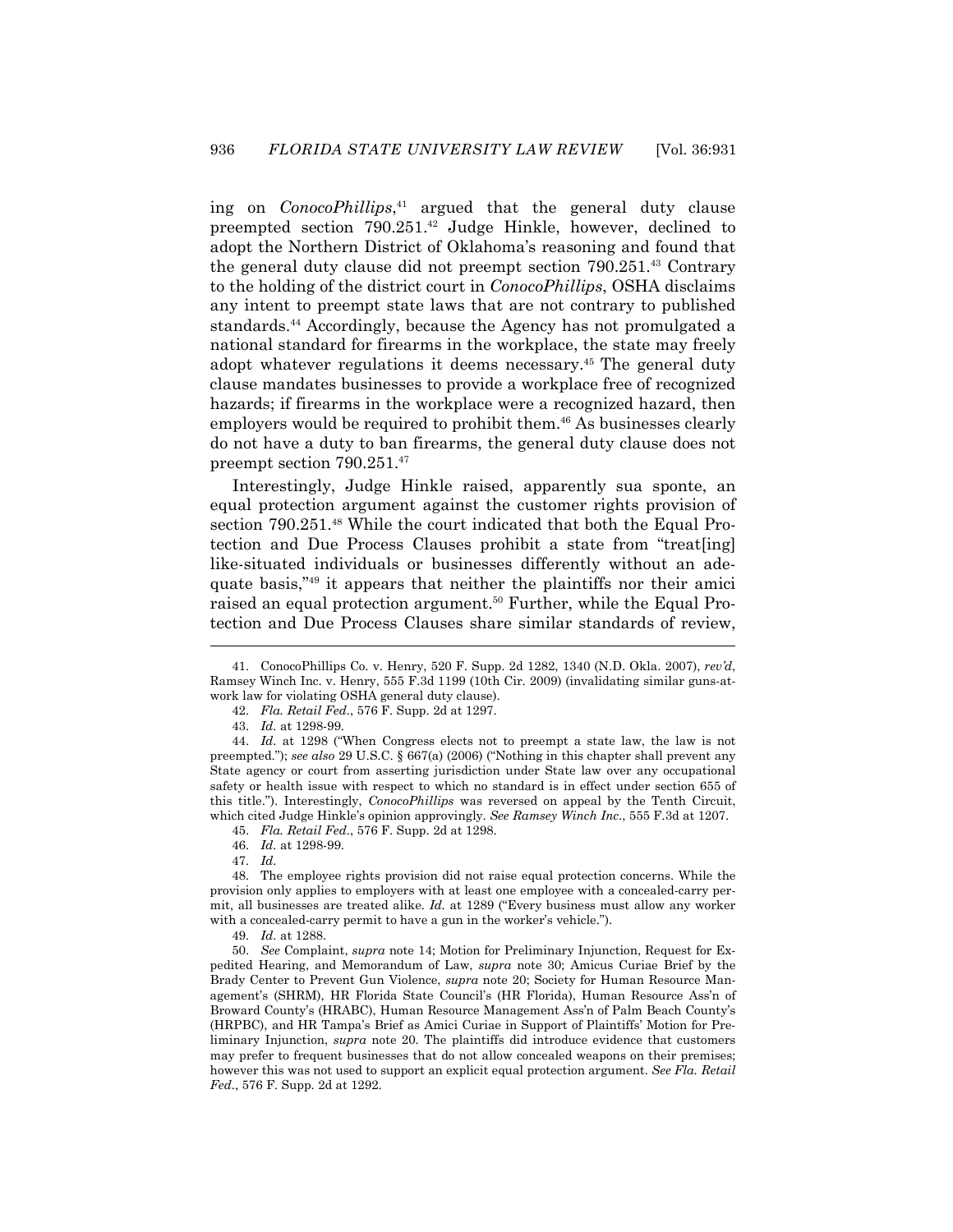courts do not routinely permit equal protection arguments to support due process causes of action.51 Under the Equal Protection Clause, "a statutory classification that neither proceeds along suspect lines nor infringes fundamental constitutional rights must be upheld against equal protection challenge if there is any reasonably conceivable set of facts that could provide a rational basis for the classification."52 Because concealed-carry permittees and their employers are not suspect classes and the right to carry a gun at work is not a fundamental right, the court found that section 790.251 was subject to the lowest level of constitutional scrutiny.53

 The court noted that only statutory "employers" would be required to allow their customers to keep firearms in their cars; thus, a customer would only have the right to leave a firearm in his or her car in the parking lot if the business where he or she was shopping had an employee with a concealed-carry permit.<sup>54</sup> Therefore, businesses next door to one another could be treated differently under statute. Further, as personnel changes, and concealed-carry permits are issued, expire, or are revoked, it would be nearly impossible for businesses to know whether they were subject to the statute on a day-to-day basis.55 This uncertainty appears to be the guiding factor in the court's decision. Because of the difficulty of differentiating between busi-

 52. F.C.C. v. Beach Comms., Inc., 508 U.S. 307, 313 (1993); *see also* Georgia Cemetery Ass'n v. Cox, 353 F.3d 1319, 1321 (11th Cir. 2003). This standard is quite forgiving; "a legislature that creates these categories need not 'actually articulate at any time the purpose or rationale supporting its classification.' " Heller v. Doe, 509 U.S. 312, 320 (1993) (quoting Nordlinger v. Hahn, 505 U.S. 1, 15 (1992)).

 <sup>51.</sup> *Fla. Retail Fed.*, 576 F. Supp. 2d at 1288 (quoting Williams v. Pryor, 240 F.3d 944, 947-48 (11th Cir. 2001)). In *Williams*, the Eleventh Circuit stated that "[s]tatutes that infringe fundamental rights, or that make distinctions based upon suspect classifications such as race or national origin, are subject to strict scrutiny, which requires that the statute be narrowly tailored to achieve a compelling government interest." *Williams*, 240 F.3d at 947. This quote is somewhat ambiguous; however, in context it is clear the Eleventh Circuit is not conflating the Equal Protection and Due Process Clauses, but discussing the importance of correctly deciding the level of scrutiny to apply to a particular statute. While rational basis inquiry is similar under the two provisions, the *Williams* court did not imply that equal protection claims could be raised as a subset of claims permissible under the Due Process Clause. *See id.* Though the Due Process Clause does protect against purely irrational restraints, which conceivably includes irrational distinctions, courts tend to restrict the due process analysis to the nature of the restraint, while analyzing the impact of the restraint across populations under the Equal Protection Clause. Thus, despite the *Williams* passage, it appears the Northern District's equal protection rulings were outside the scope of the plaintiff's express claims.

 <sup>53.</sup> *Fla. Retail Fed*., 576 F. Supp. 2d at 1288.

 <sup>54.</sup> *Id.* at 1291-93.

 <sup>55.</sup> *Id.* This difficulty is compounded because independent contractors are considered employees under section 790.251; thus a business's duty to allow firearms in its parking lot could turn on whether a plumber or electrician had a concealed-carry permit. *Id.* This uncertainty is unconstitutional from the employer's perspective because the employer may be unable to determine if it can lawfully exclude firearms. *See id.* at 1292. On the other hand, customers can presume that they are able to keep firearms in their vehicles, unless otherwise posted. *See* FLA. STAT. § 790.25(5) (2008).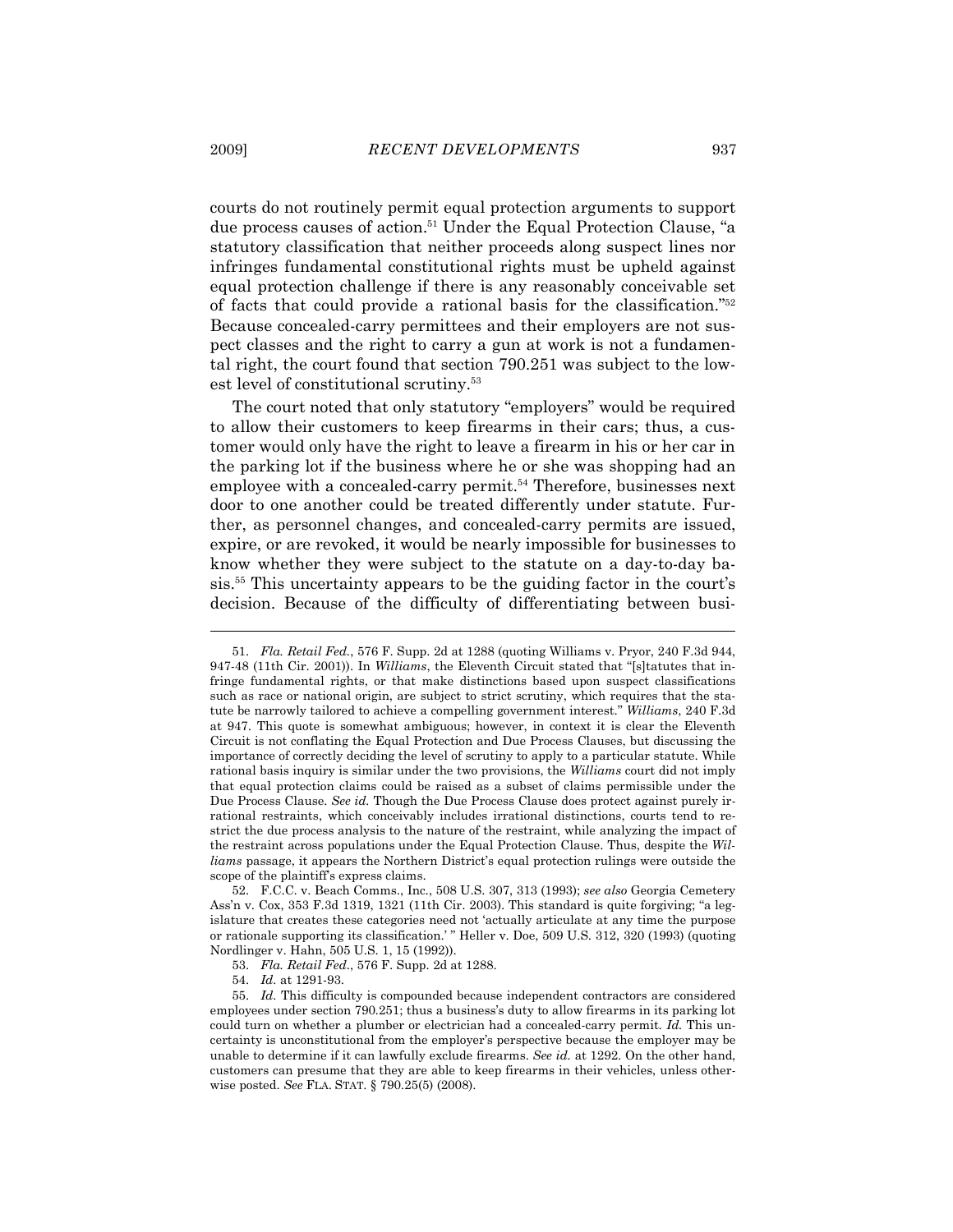nesses that are subject to the statute and those that are not, the court held the customer rights provision unconstitutional even under rational basis review.56 The Attorney General argued that the court should read the customer rights provision to apply "to all businesses, not just to businesses with at least one worker who has a concealedcarry permit."57 While the court noted its construction of the statute led to an irrational result, it found the statutory language unambiguous.58 Because the statutory language was clear, the court refused to "rewrite" the statute.<sup>59</sup>

 The court's determination that the statute failed the rational basis test is surprising as nearly "every statute subject to the very deferential rational basis scrutiny standard is found to be constitutional."60 Indeed, a statute may be found constitutional "based on rational speculation unsupported by evidence or empirical data."<sup>61</sup> It seems clear that the only reason the court found the distinction unconstitutional is that it was entirely inadvertent. A court evaluating the constitutionality of a statute is required "to negative every conceivable basis which might support" the customer rights provision;<sup>62</sup> under rational basis, a court will uphold nearly any conscious distinction, " 'absent some reason to infer antipathy.' "63 Here, the problem was not that the legislature discriminated against a class of employers, but that it failed to articulate a standard that employers could use to determine if the statute applied to them.<sup>64</sup>

 Rather than a reasoned distinction, the statutory history strongly implies the distinction was inadvertently created by a poorly drafted amendment. As Judge Hinkle noted, an earlier version of the statute "would have applied equally to workers who did and did not have concealed-carry permits."65 Though the court declined to determine

1

 65. *Id.* at 1296. The original Senate version of the bill defined "employee" as "any person who [w]orks for salary, wages, or other remuneration; [i]s an independent contractor; or [i]s a volunteer, intern, or other similar individual for an employer." FLA. S. COMM. ON

 <sup>56.</sup> *Fla. Retail Fed*., 576 F. Supp. 2d at 1293.

 <sup>57.</sup> *Id.* at 1296.

 <sup>58.</sup> *Id.*

 <sup>59.</sup> *Id.*

 <sup>60.</sup> Williams v. Pryor, 240 F.3d 944, 947-48 (11th Cir. 2001); *see also* District of Columbia v. Heller, 128 S. Ct. 2783, 2817 n.27 (2008) (noting that "almost all laws . . . pass rational-basis scrutiny").

 <sup>61.</sup> F.C.C. v. Beach Comms., Inc., 508 U.S. 307, 315 (1993).

<sup>62.</sup> Id. ("The absence of legislative facts explaining the distinction  $[0]$ n the record ... has no significance in rational-basis analysis." (alteration in original) (citation omitted) (internal quotation marks omitted)).

 <sup>63.</sup> *Id.* at 314 (quoting Vance v. Bradley, 440 U.S. 93, 97 (1979)).

 <sup>64.</sup> *Fla. Retail Fed*., 576 F. Supp. 2d at 1291-92 ("A business's obligation to comply with the statute thus could turn not only on whether it has a traditional employee with a concealed-carry permit, but on whether a person who comes to fix the plumbing has a concealed-carry permit. This could change minute-by-minute. A business often will have no way of knowing whether it is subject to the statute or not.").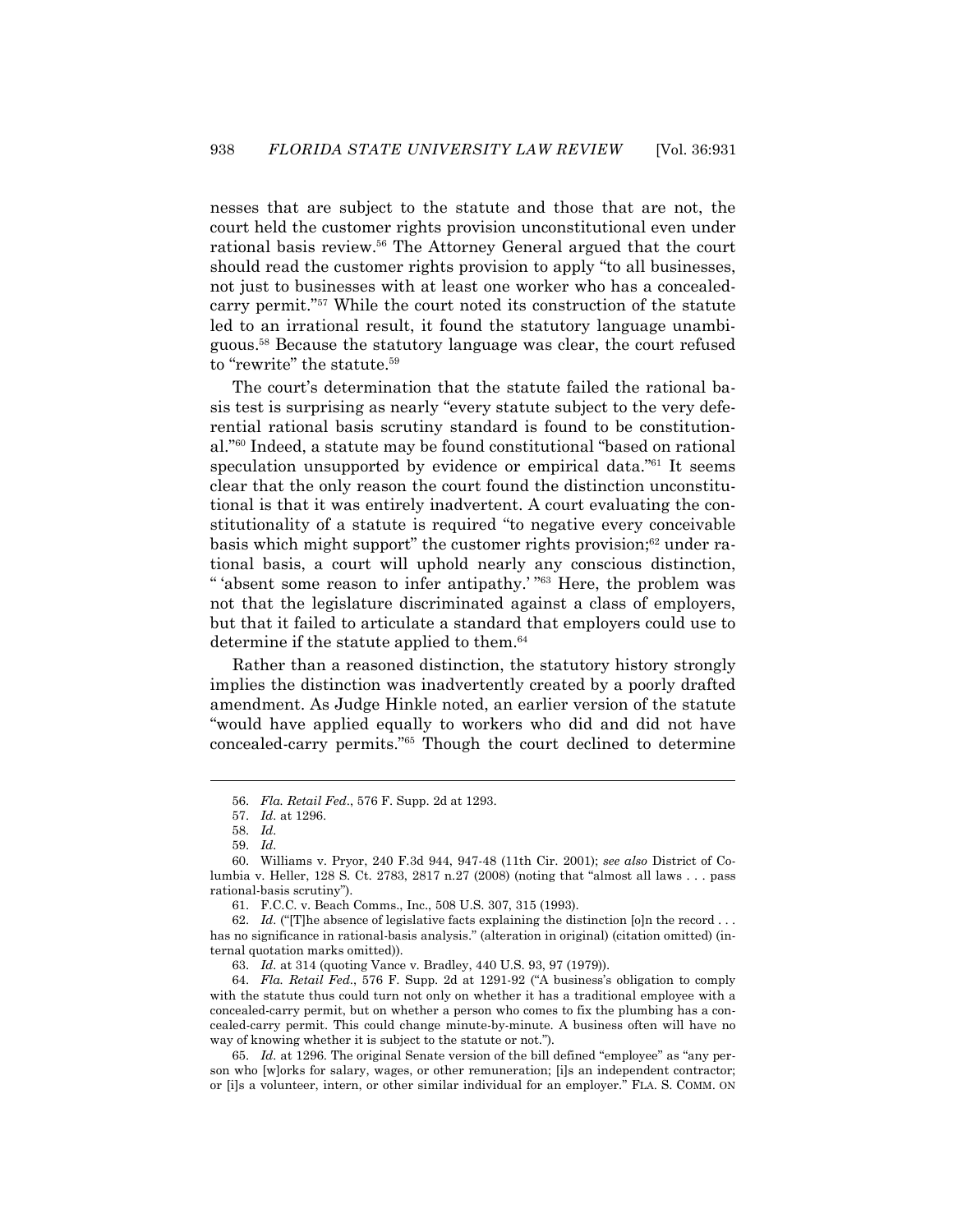whether the legislature purposefully drafted the customer rights provision to garner votes or made a drafting error, $66$  it seems probable that the legislature failed to fully incorporate the amended definition of "employer" into the rest of the statute. The court itself appears to have overlooked the most convincing evidence that the legislature failed to fully incorporate the amended definition of "employer." Section 790.251's antidiscrimination provision only applies to statutory employers.<sup>67</sup> Thus, a business with no employees with concealed-carry permits at the time the statute was adopted would be free to condition employment on whether or not a prospective employee had a concealed-carry permit and obtain agreements from its current employees that they would not acquire concealed-carry permits.68 From the text alone, this is inconsistent with the legislature's intent.

 However, the absurdity of the result does not necessarily imply that Judge Hinkle's ruling was incorrect. If "the language of a statute is this clear, a court's job ordinarily is to apply the statute as written, not to rewrite it in the belief that the Legislature must have meant something else."<sup>69</sup> Further, under normal principles of statutory interpretation, "statutory definitions of terms . . . prevail over colloquial meanings."70 The court can ignore statutory definitions in rare cases when they would create "obvious incongruities in the language, and ... destroy ... the major purposes of the [statute]."<sup>71</sup> Here, mechanically importing the amended definition of "employee" into the textual definition of "employer" damages the customer rights and an-

JUDICIARY, CS FOR SB 1130 (draft of March 27, 2008) (providing the proposed FLA. STAT. § 790.251).

 <sup>66.</sup> *Fla. Retail Fed*., 576 F. Supp. 2d at 1296.

 <sup>67.</sup> *See* FLA. STAT. § 790.251(4)(c); *see also Fla. Retail Fed*., 576 F. Supp. 2d at 1293-94.

 <sup>68.</sup> The statute would become effective if an employee obtained a concealed-carry permit in violation of an agreement not to do so; however, the agreement itself would not be contrary to the statute until an employee actually obtained a concealed-carry permit and brought the employer within the statutory definition.

 <sup>69.</sup> *Fla. Retail Fed*., 576 F. Supp. 2d at 1296.

 <sup>70.</sup> W. Union Tel. Co. v. Lenroot, 323 U.S. 490, 502 (1945); *see also* Stenberg v. Carhart, 530 U.S. 914, 942 (2000) ("When a statute includes an explicit definition, we must follow that definition, even if it varies from that term's ordinary meaning."); Meese v. Keene, 481 U.S. 465, 484 (1987) ("It is axiomatic that the statutory definition of the term excludes unstated meanings of that term.").

 <sup>71.</sup> Lawson v. Suwannee Fruit & Steamship Co., 336 U.S. 198, 201 (1949); *see also* Burgess v. United States, 128 S. Ct. 1572 (2008) (applying *Lawson* to refuse to read the definition of "felony" into the definition of "felony drug conviction"); Philko Aviation, Inc. v. Shacket, 462 U.S. 406, 412 (1983) ("[W]e need not read the statutory definition mechanically . . . , since to do so would render the recording system ineffective and thus would defeat the purpose of the legislation."). Further, *Lawson* dealt specifically with an antidiscrimination provision under the Longshoremen's and Harbor Workers' Compensation Act. *Lawson*, 336 U.S. at 199-200. The Court found that literally importing the statutory definitions would undermine the statute's antidiscrimination purposes and held that a statutorily defined term was not incorporated to all of the statutory provisions. *Id.* at 201, 206.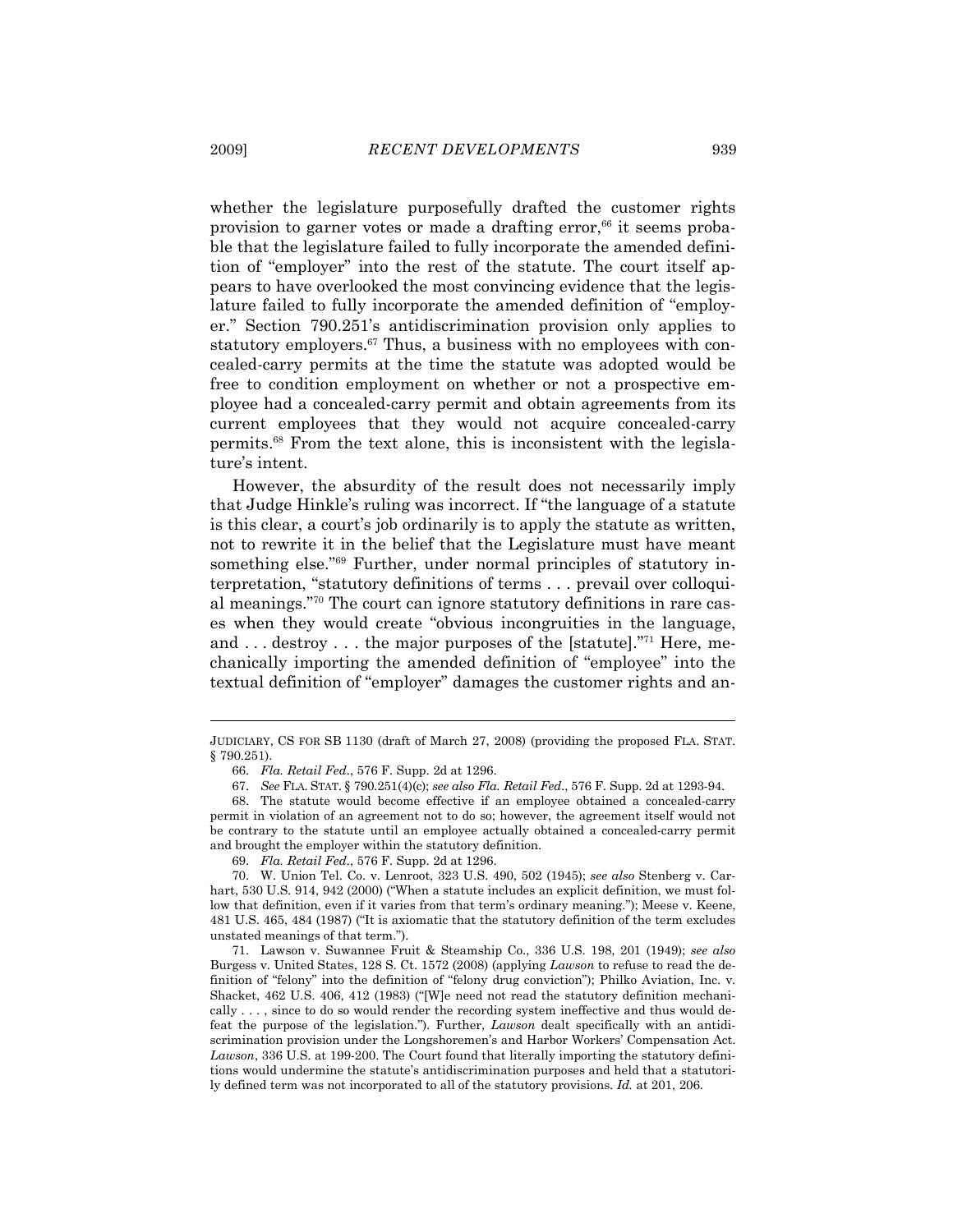tidiscrimination provisions. However, the legislature's intent is not at all clear in this case. While the legislature presumably did not intend to tie the customer rights provision to whether a business had employees with concealed-carry permits, it may very well have wanted to extend the concealed-carry permit requirement to customers.72 Without any further guidance, the court correctly invalidated the customer rights provision, leaving it to the legislature to correct the provision as it sees fit.

 For all of the attention it received,73 *Florida Retail* is unlikely to have any significant impact on crime or workplace violence. As a preliminary matter, Florida law permits employees and customers alike to bring firearms to work unless otherwise posted.74 Further, even those firearms kept in a car against the employer's wishes "will *almost* always stay in the vehicle and affect nobody's safety one way or the other."75 While it is possible that a firearm kept in a vehicle will be used in lawful self-defense or by "an irate worker"76 to commit a crime that would not occur if the gun was not readily available, it is more likely that all or nearly all guns covered by section 790.251 will never be used or needed. Further, violent employees may be unlikely to comply with policies prohibiting firearms. Similarly, even if employers were permitted to prohibit firearms, it is unlikely they could enforce the policy on a daily basis or verify its effectiveness.

 Similarly, while the case raised public policy concerns about the benefits and dangers posed by firearms, the decision deals with the Second Amendment only peripherally.<sup>77</sup> Federal courts have held that it is otherwise permissible to fire an employee for bringing a

 <sup>72.</sup> *See Fla. Retail Fed*., 576 F. Supp. 2d at 1296.

 <sup>73.</sup> *See, e.g.*, Catherine Dolinski, *Judge Refuses to Stand in Way of Guns-at-Work Law*, TAMPA TRIB., June 25, 2008, *available at* http://www2.tbo.com/content/2008/jun/25/ judge-refuses-stand-way-guns--work-law; *Fla. Guns at Work Law Upheld by Federal Judge*, MSNBC.COM, July 29, 2008, http://www.msnbc.msn.com/id/25918101; *Florida Chamber Leads Business Challenge to Guns-at-Work Law*, TAMPA BAY BUS. J., Apr. 18, 2008, http://tampabay.bizjournals.com/tampabay/stories/2008/04/21/story5.html; *Showdown*, ECONOMIST, July 3, 2008.

 <sup>74.</sup> FLA. STAT. § 790.25(5) (2008); *see also id.* § 790.01(17).

 <sup>75.</sup> *Fla. Retail Fed*., 576 F. Supp. 2d at 1290. Concealed-carry permittees are very unlikely to commit violent crimes. The State has only revoked 165 of the over 1.3 million concealed-carry permits issued for firearm related crimes. Defendant, National Rifle Association's, Memorandum of Law in Opposition to Plaintiffs' Motion for Preliminary Injunction at 11 n.6, *Fla. Retail Fed*., 576 F. Supp. 2d 1281 (No. 31).

 <sup>76.</sup> *Fla. Retail Fed*., 576 F. Supp. 2d at 1290.

 <sup>77.</sup> The court does not cite the Supreme Court's recent decision in *District of Columbia v. Heller*, 128 S. Ct. 2783 (2008). Briefing on the motion for preliminary injunction was conducted after oral argument was held in *Heller*, but before the court's decision. *See* Response of Attorney General in Opposition to Plaintiffs' Motion for Preliminary Injunction at 1 n.1, *Fla. Retail Fed*., 576 F. Supp. 2d 1281 (No. 30).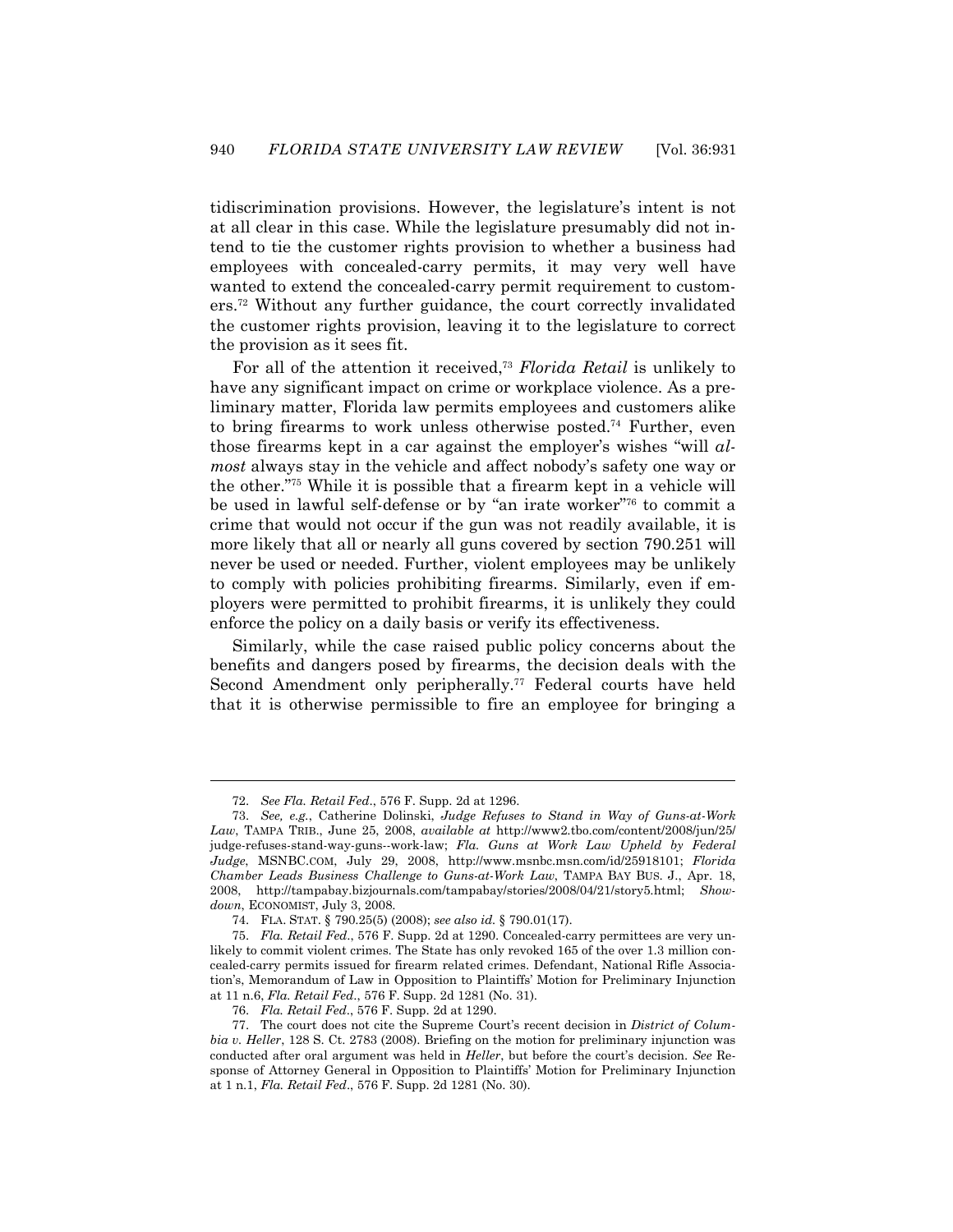firearm onto an employer's property.78 Even after *Heller*, the federal right to keep and bear arms does not extend to invitees or employees on private property.79 Thus, while *Heller*'s version of the Second Amendment is more robust than the Court has ever previously recognized, it does not extend to the facts contemplated by section 790.251. This statute extends constitutional rights—it does not infringe upon them—and the case is unlikely to have any further ramifications in Second Amendment jurisprudence.

 However, the case may lead courts to increase the scrutiny they apply when evaluating the constitutionality of statutes. Many courts and commentators presume that once the court applies the rational basis test, the statute will pass constitutional muster.<sup>80</sup> However, this approach has been heavily criticized.<sup>81</sup> While courts should refrain from second-guessing legislatures, there is no reason to uphold facially irrational or discriminatory statutes.<sup>82</sup> Courts could follow Judge Hinkle's approach by requiring statutes to meet something closer to the colloquial definition of rationality while still maintaining substantial deference to the legislature. This may be part of an emerging trend. For instance, the U.S. Supreme Court nominally applied rational basis review to strike down a Texas antisodomy statute.<sup>83</sup>

 81. *See, e.g.*, Lawrence Gene Sager, *Fair Measure: The Legal Status of Underenforced Constitutional Norms*, 91 HARV. L. REV. 1212, 1216-17 (1978) (arguing that because of tiered judicial scrutiny, "only a small part of the universe of plausible claims of unequal and unjust treatment by government is seriously considered by the federal courts; the vast majority of such claims are dismissed out of hand").

 82. The Court has, at different times, upheld laws which appear biased or silly. *See, e.g.*, Ferguson v. Skrupa, 372 U.S. 726, 726 (1963) (upholding a Kansas statute making engaging in the business of debt adjustment a misdemeanor); Williamson v. Lee Optical of Okla., Inc., 348 U.S. 483, 489-90 (1955) (upholding an Oklahoma statute making it unlawful to use advertising media to solicit the sale of eyeglasses); Carolene Prods. Co. v. United States, 323 U.S. 18, 30-32 (1944) (upholding ban on shipping filled milk products because they might be confused with milk products). Indeed, a statute must generally be facially ridiculous to be invalidated under the rational basis test. *See, e.g.*, DeWeese v. Town of Palm Beach, 812 F.2d 1365, 1365 (11th Cir. 1987) (invalidating ordinance prohibiting topless appearances in a case brought by a male runner).

 83. *See* Lawrence v. Texas, 539 U.S. 558 (2003). The Court did not explicitly articulate a standard of review for the case, but neither did the Court declare sexual orientation a suspect class nor find a fundamental right applicable in the case. *See id.* at 586 (Scalia, J. dissenting) ("[N]owhere does the Court's opinion declare that homosexual sodomy is a 'fundamental right' under the Due Process Clause; nor does it subject the Texas law to the standard of review that would be appropriate (strict scrutiny) if homosexual sodomy *were* a

 <sup>78.</sup> *See, e.g.*, Bastible v. Weyerhaeuser, 437 F.3d 999, 1008 (10th Cir. 2006) (denying former employees' claims for wrongful discharge after employer found firearms in employees' vehicles).

 <sup>79.</sup> *See Heller*, 128 S. Ct. at 2817 (emphasizing that the Second Amendment protects the individual right to bear arms for self-defense).

 <sup>80.</sup> F.C.C. v. Beach Comms., Inc., 508 U.S. 307, 313-14 (1993); Williams v. Pryor, 240 F.3d 944, 947-48 (11th Cir. 2001). Indeed, between 1971 and 1996, there were only ten successful rational basis equal protection claims before the Supreme Court. *See* Robert C. Farrell, *Successful Rational Basis Claim in the Supreme Court from the 1971 Term Through*  Romer v. Evans, 32 IND. L. REV. 357, 357 (1999).